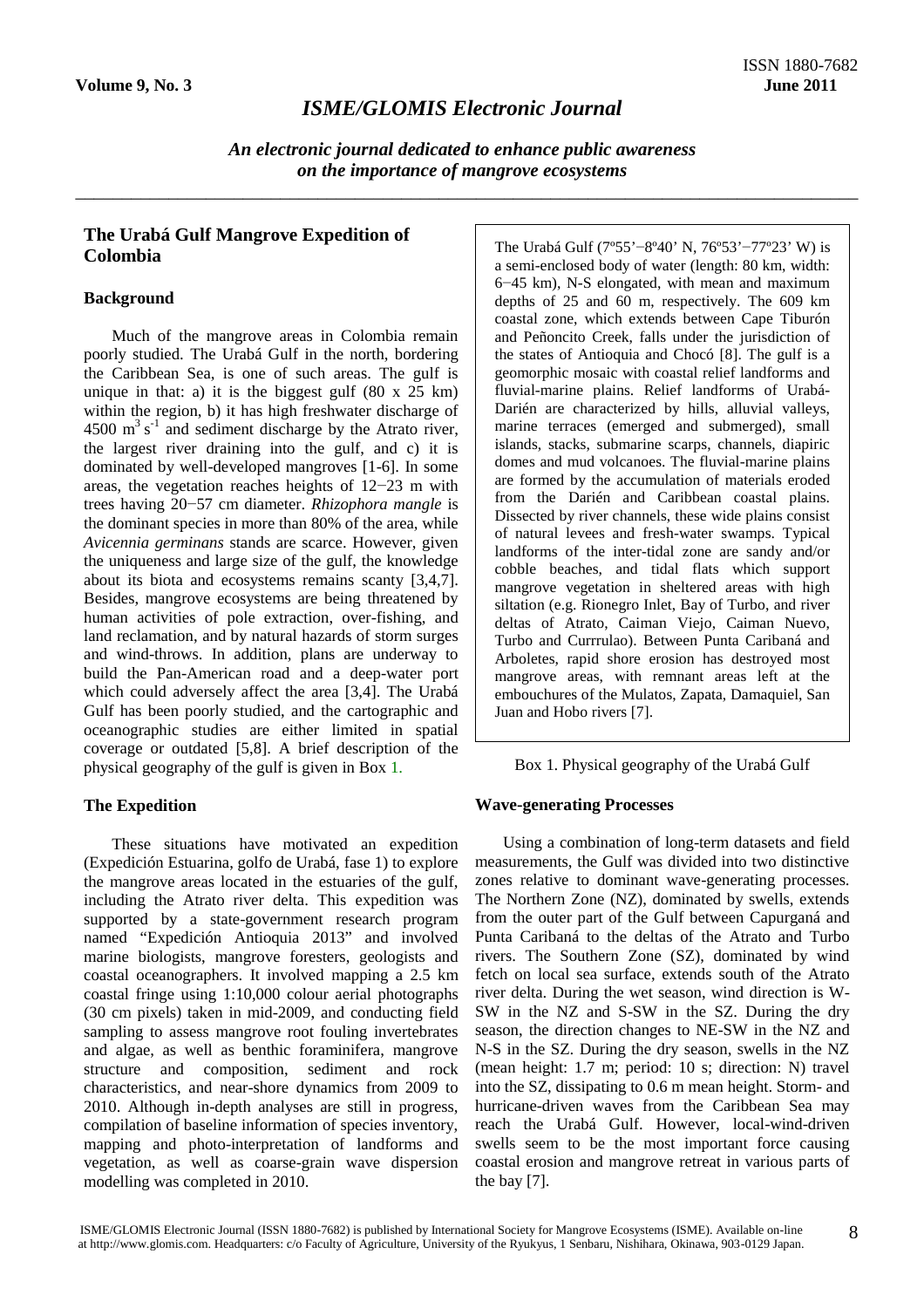#### **Mangrove Inventory**

Sampling effort for the vegetation inventory was unprecedented during the expedition. The assessment of coastal vegetation using the 1:10,000 aerial photographs showed 4910 ha of mangroves, located mainly in the Atrato river delta (3846 ha) and in the Rionegro Inlet (356 ha). A map of the mangrove vegetation and associated coastal ecosystems of the Rionegro Inlet is shown in Fig. 1.

Of the total of 99 circular plots  $(500 \text{ m}^2)$  established, 83 were located within mangroves. Fringe mangroves, the main physiographic type, are dominated by *R. mangle* and *Laguncularia racemosa*. Basin mangroves are found further inland where there is less influenced by freshwater discharge, tidal inundation, and greater accumulation of sand. They are dominated by *R. mangle* in the seaward side with mixed leeward stands of *L. racemosa* and *A. germinans*. Small mangrove patches in early succession are dominated by *R. mangle*. In general, diameter and height growth suggested sufficient sapling recruitment and good tree survival. Although mangroves in most parts of the Urabá Gulf are fairly well developed, they are degraded at Punta Yarumal and Punta de Las Vacas due to timber over-exploitation and land reclamation for establishing pastures and crops. At Bocas del Atrato, there is high incidence of aerial-root boring by the shipworm bivalve (*Neoteredo reynei*), and massive galls on tree trunks seemly produced by bacteria or fungi [9].

#### **Root-fouling Communities**

Sampling effort for the root-fouling communities was painstaking with (86 stations, and 3-5 roots collected per station). The community of mangrove root-fouling molluscs was extremely poor with only eight species recorded. The mussels *Mytilopsis* cf. *sallei* and *Brachidontes* cf. *exustus* were the dominant species, accounting for 94% of the total of about 70,000 individuals collected. Populations of the virgin snail *Neritina virginea* and the mangrove oyster *Crassostrea rhizophorae* exhibited significant positive correlation with salinity. Overall, species composition was very homogeneous throughout the gulf, with the exemption of the Rionegro Inlet where water salinity is higher. The polychaete diversity was also low. Out of the 12 species identified, those of the family Nereididae were the most abundant, and at least, two species may be new. A total of 19 species of macroalgae were identified. Out of 22 species, four agglutinated and one calcareous species of benthic foraminifera were found to be dominant. Mud and content of organic matter in sediments correlated with the most abundant species. Most molluscs, polychaetes, macroalgae and benthic foraminifera were widespread estuarine species.



Fig. 1. Map of the mangroves (355 ha) and associated ecosystems at Rionegro Inlet, NE part of the Urabá Gulf, using 1:10,000 colour-aerial photographs

## **Conclusion**

In conclusion, this expedition sets a new era in the study of mangroves within the Urabá Gulf It provided the first fine-scale mapping of mangroves and other vegetation, along with surrounding coastal landforms. Current figures on the area of mangroves are more reliable compared to previous estimates with lower resolution (1:100,000). The gulf is a large, low-salinity estuarine area dominated by discharge from the Atrato river. Despite of the low diversity of mangrove species, and root-fouling fauna and flora compared to other estuaries in the Caribbean, communities seem to be spatially homogeneous throughout the gulf. Our detailed inventory and mapping of species and communities would allow us to monitor changes in biodiversity and ecosystem dynamics over time.

9